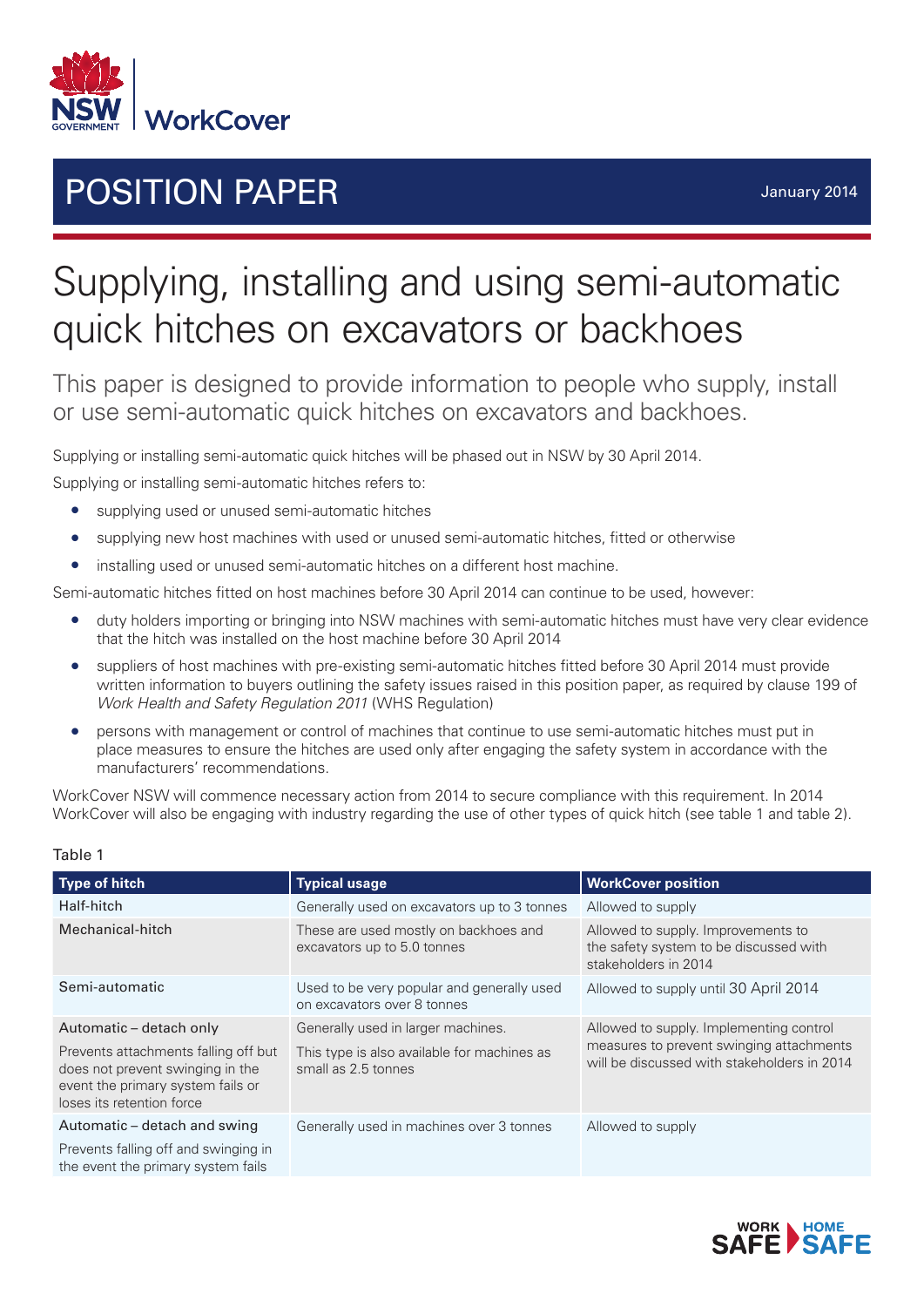#### Table 2

| <b>Type of hitch</b> | Requirement                                                                                         | <b>WorkCover position</b> |
|----------------------|-----------------------------------------------------------------------------------------------------|---------------------------|
| All types            | Evidence that the quick-hitch is compatible<br>with the attachments is available                    | Immediate                 |
|                      | Evidence that the quick-hitch is compatible<br>with the host machine is available for<br>inspection | Immediate                 |
|                      | Measures in place to ensure hitches are used Immediate<br>only after engaging the safety device     |                           |

# Further information

## **Background**

In the first three months of 2012, two people died due to semi-automatic quick hitch related incidents. These fatalities were a result of attachments detaching from the hitch without warning and striking persons in the vicinity of the excavator.

A quick hitch is a device that is fitted to an excavator arm or a backhoe arm for the purpose of rapidly mounting/ dismounting attachments. They are also known as 'quick couplers'. Different types of quick hitches are described in table 3, however, this paper is concerned with the semi-automatic type (ie those that use power to engage the primary retaining system but still have a manually engaged safety device).



Photo 1: shows a semi-automatic hitch

### Risks and safety issues

Verification activities undertaken by WorkCover in the second and third quarter of 2012 revealed that approximately 50 per cent of machines fitted with semi-automatic quick hitches were being used without the safety device being engaged.

Persons with management or control of hitches are required to control risks arising from the use of machines fitted with these hitches by implementing a safe system of work. This includes ensuring all safety devices are engaged prior to use.

Other measures to prevent unintended detachment from quick hitches include:

- ensuring attachments are compatible with the hitch
- ensuring hitches are compatible with the host machine
- ensuring the hydraulic circuit provides adequate pressure to retain the attachment
- verifying correct engagement of the primary retention system
- verifying correct engagement of the safety device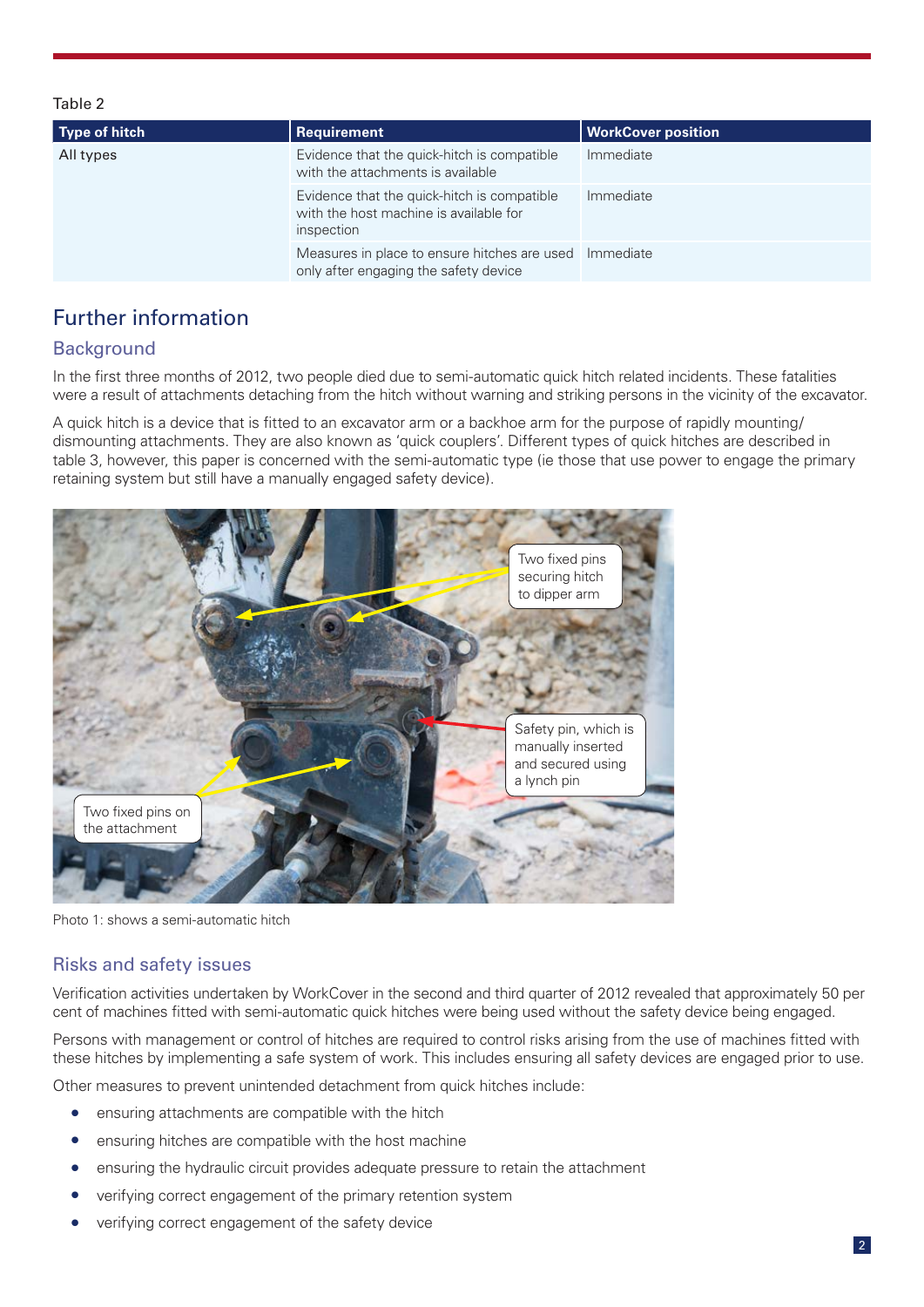- preventing unintended activation of controls used to disengage the hitch
- performing appropriate inspection and maintenance of the hydraulic system, hitch and attachment, including checking for excessive wear on the corresponding parts.

## Hierarchy of controls as applied to quick hitches

An administrative control measure is any measure that relies on human behaviour.

During demolition and civil construction work it is not uncommon to change the attachment on an excavator or backhoe multiple times per day. When using a semi-automatic quick hitch the safety system (usually a safety pin) must first be removed each time the attachment is changed. It must then be re-inserted after the new attachment has been engaged.

This potentially requires a machine operator to get off their machine and walk up to the hitch twice; firstly to disengage the safety pin on the attachment being removed, and then again to engage the safety pin on the newly connected attachment.

Engaging the safety device (ie the safety pin) on a semi-automatic quick hitch is an administrative control because it depends on human action. Findings from verification activities suggest that having to get in and out of their machines has meant many operators are simply not engaging the safety system when using semi-automatic hitches.

Work health and safety legislation only allows use of administrative controls if higher order control measures such as engineering controls are not reasonably practicable. Work health and safety legislation therefore precludes the supply of semi-automatic hitches, as designs that use higher order controls are available and are reasonably practicable.

For hierarchy of control requirements, refer to clause 36 of the WHS Regulation. For the definition of reasonably practicable, refer section 18 of the *Work Health and Safety Act 2011* (WHS Act).

Further information can also be obtained within the Safe Work Australia *[Interpretive Guideline – Model Work Health](http://www.safeworkaustralia.gov.au/sites/swa/about/Publications/Documents/607/Interpretive%20guideline%20-%20reasonably%20practicable.pdf)  [and Safety Act: The meaning of 'reasonably practicable'](http://www.safeworkaustralia.gov.au/sites/swa/about/Publications/Documents/607/Interpretive%20guideline%20-%20reasonably%20practicable.pdf)*. The model code of practice *[Managing Risks of Plant in the](http://www.safeworkaustralia.gov.au/sites/swa/about/publications/pages/managing-the-risks-of-plant-in-the-workplace)  [Workplace](http://www.safeworkaustralia.gov.au/sites/swa/about/publications/pages/managing-the-risks-of-plant-in-the-workplace)*, also provides guidance on these concepts, refer section 2.3, Controlling of risks. These documents can be accessed at [safeworkaustralia.gov.au](http://www.safeworkaustralia.gov.au)



Photo 2: Shows a worker locating the safety pin for the semi-automatic quick hitch This is an administrative measure, as is depends entirely on the action of the worker.



Photo 3: Another type of safety pin, in place and secured by a lynch pin to prevent it coming loose.



Photo 4: Shows the safety pin and lynch pin from photo 3.

Note: Half hitches and mechanical hitches also require the machine operator to get off their machines and walk up to the hitch, to engage both the retaining system and the safety system. However, unlike semi-automatic hitches there is no incentive for not engaging the safety system, as it is not possible to use the attachment unless someone has approached the hitch (and engaged the primary retention system).

# Types of quick hitches

In order to identify different types of hitches described in this paper, the key characteristics of hitches are provided in table 3 over the page. These descriptions are examples of typical hitches used in the workplace; there may be other types of hitches that use different design concepts.

Quick hitches should have two mechanisms to engage the attachment; a primary retaining system and a backup safety system. In the event the primary retaining system fails, working forces should not act on any component of the hitch in a direction that could cause the safety device to disengage. Where a hitch can be engaged from the driver's cabin, it should be possible to verify correct engagement of the retaining system and the safety device from this position.

Hitches where it is not possible to verify the engagement of the safety device from the cabin are considered semi-automatic hitches.